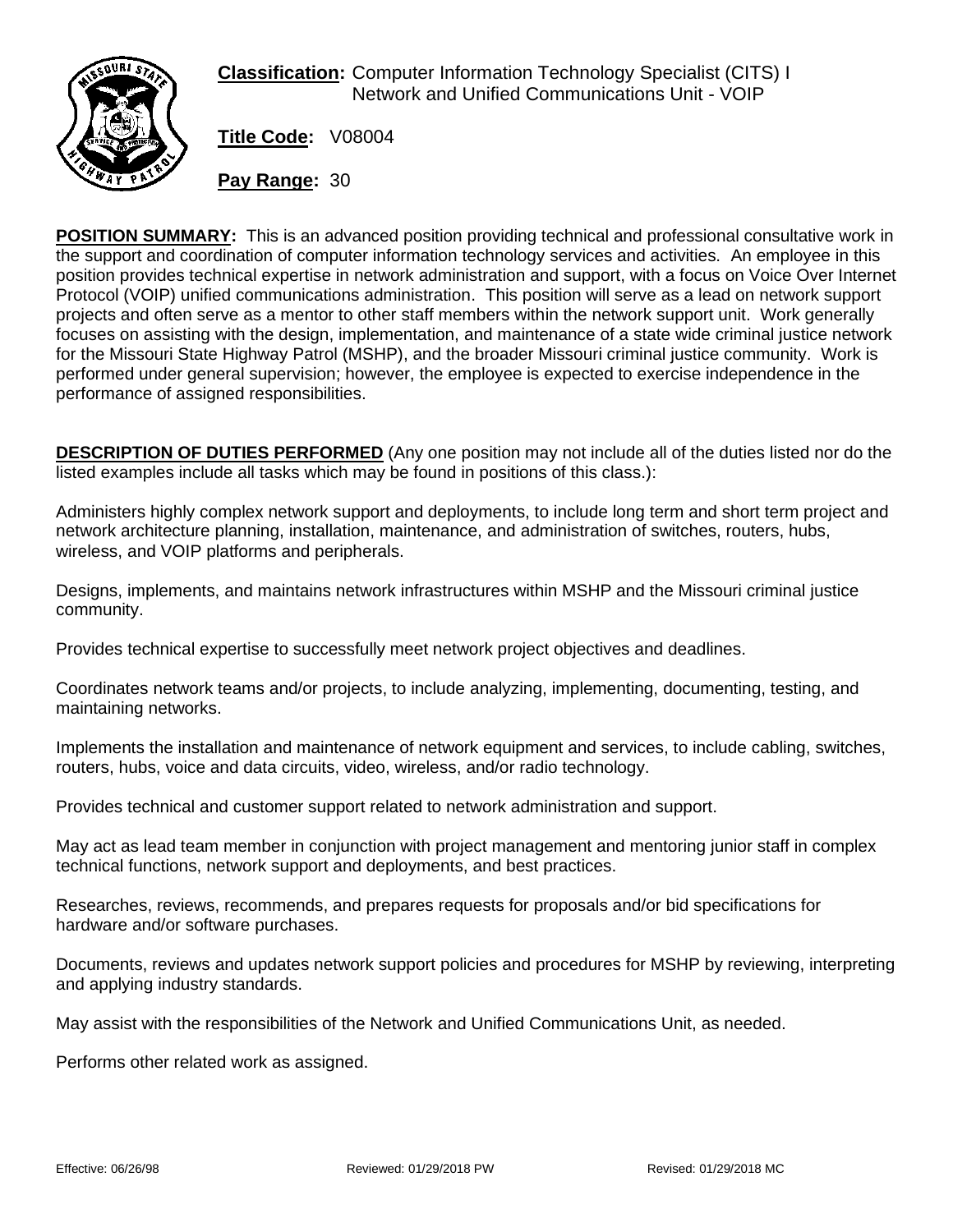**REQUIRED KNOWLEDGE, SKILLS, AND ABILITIES:** Thorough knowledge of the principles of computer programming and systems analysis, design, testing and documentation.

Thorough knowledge of the general operating principles and capabilities of computer hardware and software.

Thorough knowledge of networking fundamentals, routing protocols, and switch configuration.

Thorough knowledge of or ability to learn the Criminal Justice Information Services (CJIS) Security Policy.

Thorough knowledge of or ability to learn the MULES system as it relates to the technical connectivity and CJIS Security requirements.

Considerable knowledge of software reference libraries and related utility programs.

Considerable knowledge of computer security systems and procedures.

Considerable knowledge of computer networking and telecommunications.

Considerable knowledge of computer operating systems.

Working knowledge of or ability to learn the agency's automated information systems.

Working knowledge of or ability to learn the agency's functions and their interrelationships.

Working knowledge of the principles of cost benefit analysis.

Working knowledge of the principles of project management.

Working knowledge of the principles of disaster recovery.

Working knowledge of the procurement process.

Working knowledge of continuing trends and developments in computer hardware and software.

Working knowledge of various computer platforms.

Working knowledge of the information strategic planning process.

Working knowledge of the systems management process.

Possess good organizational skills.

Possess research and analysis skills.

Ability to utilize project management tools.

Ability to prepare and interpret computer program documentation.

Ability to prepare and maintain standards, policies, procedures, guidelines and technical manuals.

Ability to troubleshoot and resolve hardware and/or software problems.